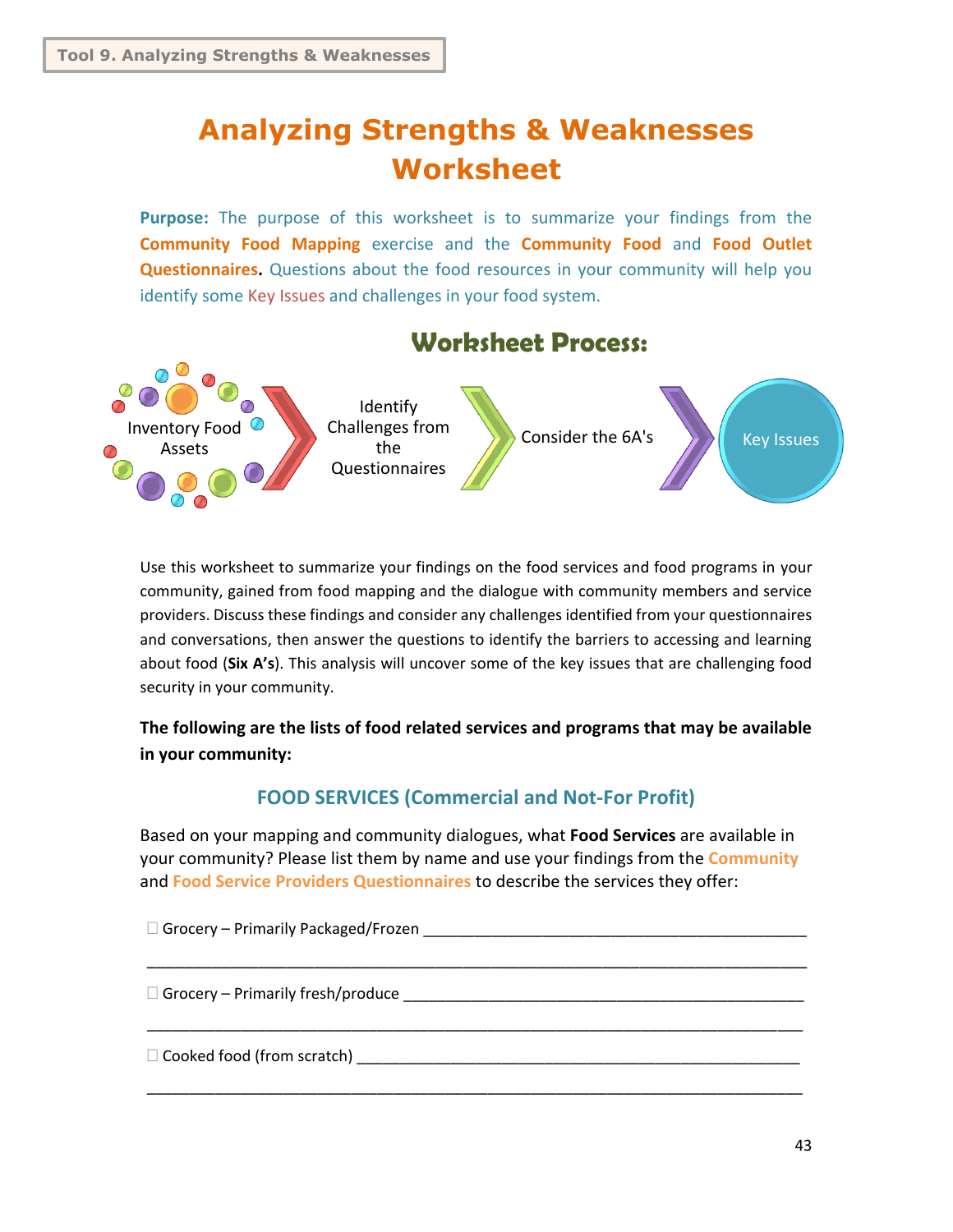| D Farmer/Farmers Market 2002 2003 2004 2010 2021 2022 2023 2024 2022 2023 2024 2022 2023 2024 2022 2023 2024 20 |  |  |  |
|-----------------------------------------------------------------------------------------------------------------|--|--|--|
|                                                                                                                 |  |  |  |
|                                                                                                                 |  |  |  |
|                                                                                                                 |  |  |  |
| $\Box$ Alternative Food Sources (Community Garden, Food Box, Food Sharing, Rooftop Agriculture,                 |  |  |  |
|                                                                                                                 |  |  |  |

### **FOOD AWARENESS Programs**

Based on your mapping and **Community** and **Food Service Provider Questionnaires**, could a lack of food skills, food preparation facilities and/or awareness of food service providers be contributing to food insecurity in your community? Please name the services and resources in your community and use your findings from the **Questionnaires** to describe the services they offer:

| Gardening Classes/Training [1994] [1994] Gardening [1995] [1995] [1996] [1996] [1996] [1996] [1996] [1996] [19 |  |  |
|----------------------------------------------------------------------------------------------------------------|--|--|
|                                                                                                                |  |  |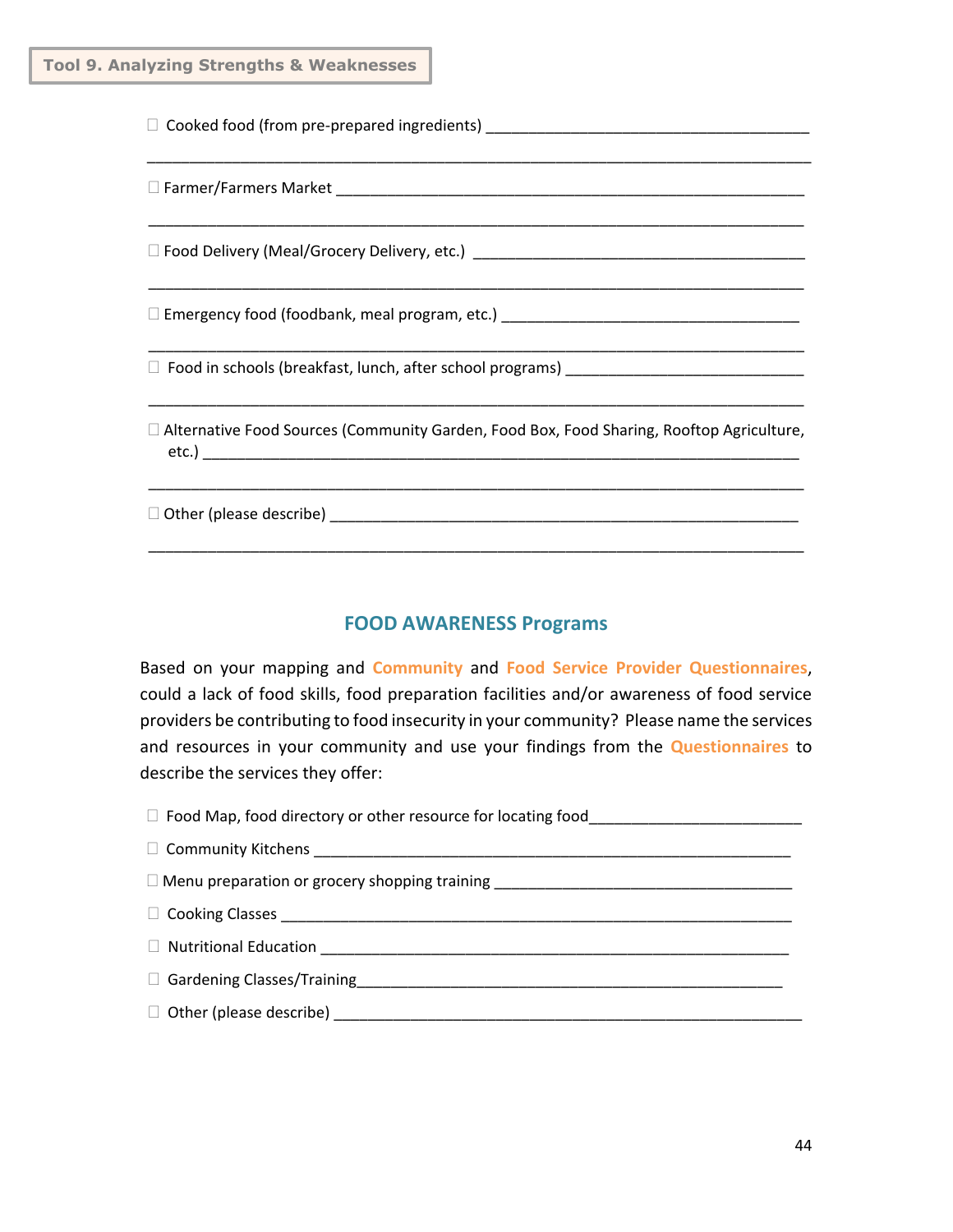**Review** the results from your **Community Food Mapping\*** and **Not-For-Profit Food Providers Questionnaires\*** and make note of the **challenges** relating to the food services and programs identified by community members and service providers.

\_\_\_\_\_\_\_\_\_\_\_\_\_\_\_\_\_\_\_\_\_\_\_\_\_\_\_\_\_\_\_\_\_\_\_\_\_\_\_\_\_\_\_\_\_\_\_\_\_\_\_\_\_\_\_\_\_\_\_\_\_\_\_\_\_\_\_\_\_\_\_\_\_\_\_\_\_\_

\_\_\_\_\_\_\_\_\_\_\_\_\_\_\_\_\_\_\_\_\_\_\_\_\_\_\_\_\_\_\_\_\_\_\_\_\_\_\_\_\_\_\_\_\_\_\_\_\_\_\_\_\_\_\_\_\_\_\_\_\_\_\_\_\_\_\_\_\_\_\_\_\_\_\_\_\_\_

Consider the following questions (combines the two sets):

- 1. **Accessibility** Are there food services and programs available in your community? Are these programs offered in the right locations to allow residents to access them without requiring a vehicle, a lengthy transit trip or a very long walk? Are there other barriers to access?
- 2. **Affordability** Based on your community's demographics and community feedback, do you think the food services and programs are affordable for all residents?
- 3. **Availability and Adequacy** Are there enough food services and programs offered and are there any other barriers to attending such aslack of advertising, scheduling, attendance caps, etc.? Are community members getting enough healthy food year round?
- 4. **Appropriateness-** Are there food services and programs that address culturally diverse and health related diets?
- 5. **Awareness-** Are there programs or information offered in your community to improve food awareness and skills?

Based on your findings, what do you think are the **Key Issues** in your community relating to **Food Services and Food Awareness Programs**? Please identify these below.

\_\_\_\_\_\_\_\_\_\_\_\_\_\_\_\_\_\_\_\_\_\_\_\_\_\_\_\_\_\_\_\_\_\_\_\_\_\_\_\_\_\_\_\_\_\_\_\_\_\_\_\_\_\_\_\_\_\_\_\_\_\_\_\_\_\_\_\_\_\_\_\_\_\_\_\_\_\_ \_\_\_\_\_\_\_\_\_\_\_\_\_\_\_\_\_\_\_\_\_\_\_\_\_\_\_\_\_\_\_\_\_\_\_\_\_\_\_\_\_\_\_\_\_\_\_\_\_\_\_\_\_\_\_\_\_\_\_\_\_\_\_\_\_\_\_\_\_\_\_\_\_\_\_\_\_\_

# **Identification of Zoning and Policy Barriers**

Your local zoning regulations may be creating a barrier to accessing food in your community. Refer to Chapter 5 (pg. 65) for more resources on Zoning. Planning policy regulates activity and development of the built environment; this regulation of the use and design of the built environment can create significant barriers to accessing necessary food services and products. As these policy documents can be very technical, it is recommended that you work with your local planner to identify what is permitted or restricted in your community. Visit www.halifax.ca or your municipalities' webpage where you can search for how to connect with planning and development departments. The following steps can help guide this process: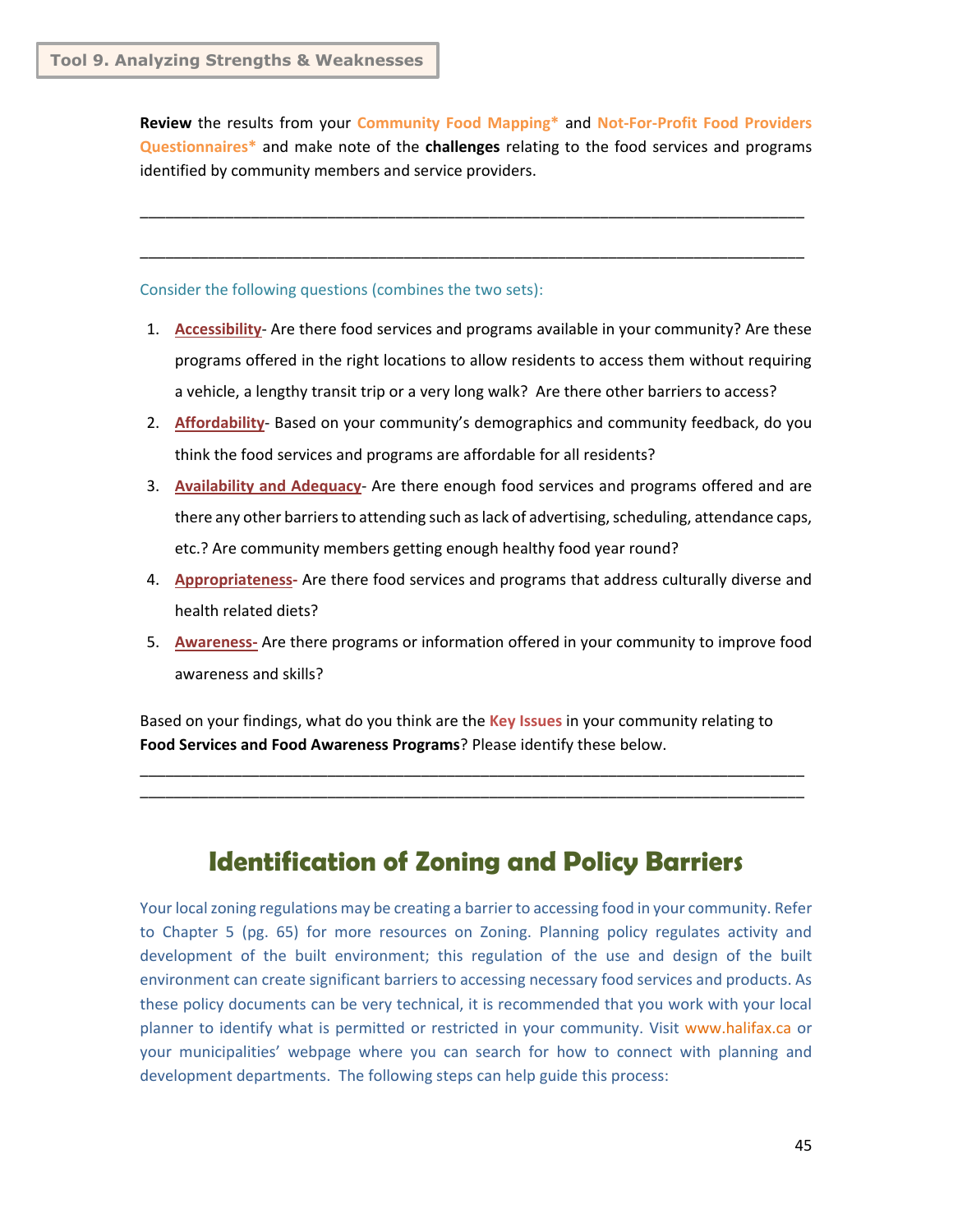- 1. **Identify** the Planning Strategy (ies) and Land Use Bylaw(s) that apply to your community with your local planner, using the community boundaries identified in Chapter 2.
- 2. **Obtain** maps from your local planner showing the applicable planning designations and land use zones for your community (either physical or online mapping).
- 3. **Review** planning Strategy (ies) with your local planner looking for language that enables or constrains. Scan for policies relating to food, agriculture (food production & animals), retail/commercial activities (food retail & outlets), and industrial (food processing). Make note on your maps of the designations that these activities are permitted in.
- 4. **Review** together with your local planner the general provisions of the Land Use Bylaw(s) for restrictions that may enable or constrain your local food system. Search the individual zones for where food uses, agricultural activities (food production & animals), retail/commercial activities (food retail & services), and industrial uses (food processing & warehousing) are permitted. Make note of where these zones are located and roughly what activities they permit.
- 5. **Analyze** these policies to identify planning and zoning opportunities and barriers. Examples of this might be:
	- a. A blanket of residential zoning which does not permit food retail, production or processing. This essentially creates a food desert by prohibiting new food uses.
	- b. Lack of zones which specifically mention or encourage urban agriculture and food production. Uncertainty about what is or is not permitted can create a barrier to introducing these unrecognized uses into your community.
	- c. Large distances between residential areas and zones which permit the sale of food and provision of food services. The distance between where you live and where you access food has been linked to dietary health; having to travel a long distance to access food can involve additional costs (transit & vehicular), and compromises in quality and quantity of food.
- 6. **Review** your findings with your local planner to see if these are correct and if there are any other planning or policy considerations which could be creating invisible barriers.
- 7. **Summarize** your findings in the **Analyzing Strengths and Weaknesses Worksheet** (pg43).